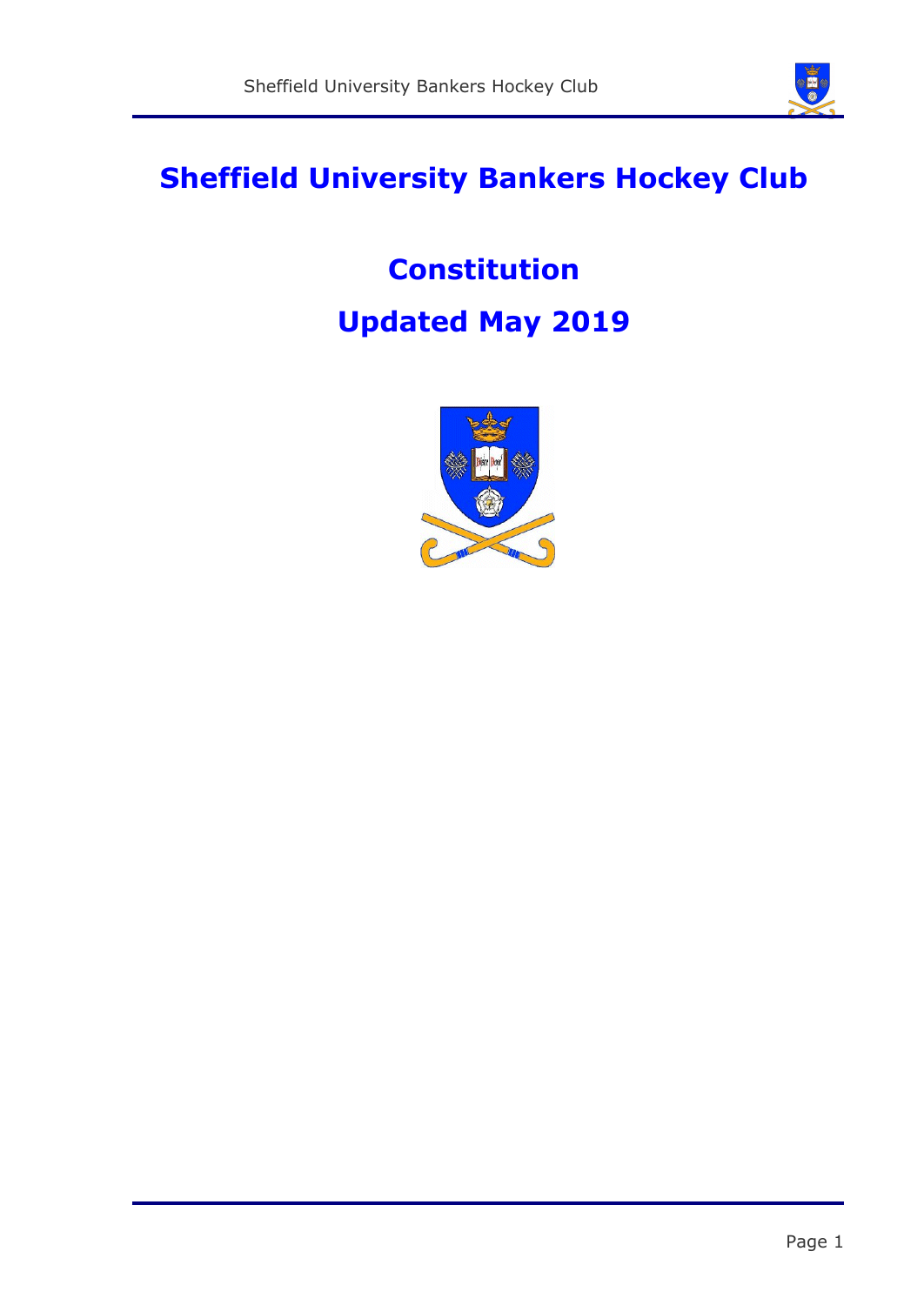

### **1.0 The Name, Location, Objects and Type of Club**

- 1.1 The name of the club shall be "Sheffield University Bankers Hockey Club ("The Club") and it is affiliated to all of the relevant associations.
- 1.2 The Club shall be situated in the City of Sheffield in the County of South Yorkshire.

# **2.0 Vision and Values of the club**

2.1 The club's vision statement is:

Sheffield University Bankers Hockey Club exists to be a Club:

- Focussed on social and competitive hockey that caters for players of all abilities and ages.
- That is a friendly and social organisation where people know each other and enjoy their membership.
- That supports the aspiration for all members to participate to the best of their ability and at the top level for the best Senior and Junior players - whether through playing, coaching or umpiring.
- That welcomes and supports new members into the club and encourages them in their hockey
- 2.2 Club Values:

Sheffield University Bankers Hockey Club is a club that values:

**Stewardship –** Fulfilling our obligation to build a better, stronger and more durable club for future generations

**Respect for the Individual –** Valuing diversity and unique contributions

**Integrity –** Being ethically unyielding and honest and inspiring trust

**Best for our members - Attracting, developing and retaining** members who contribute to our club

# **3.0 Membership and Subscription**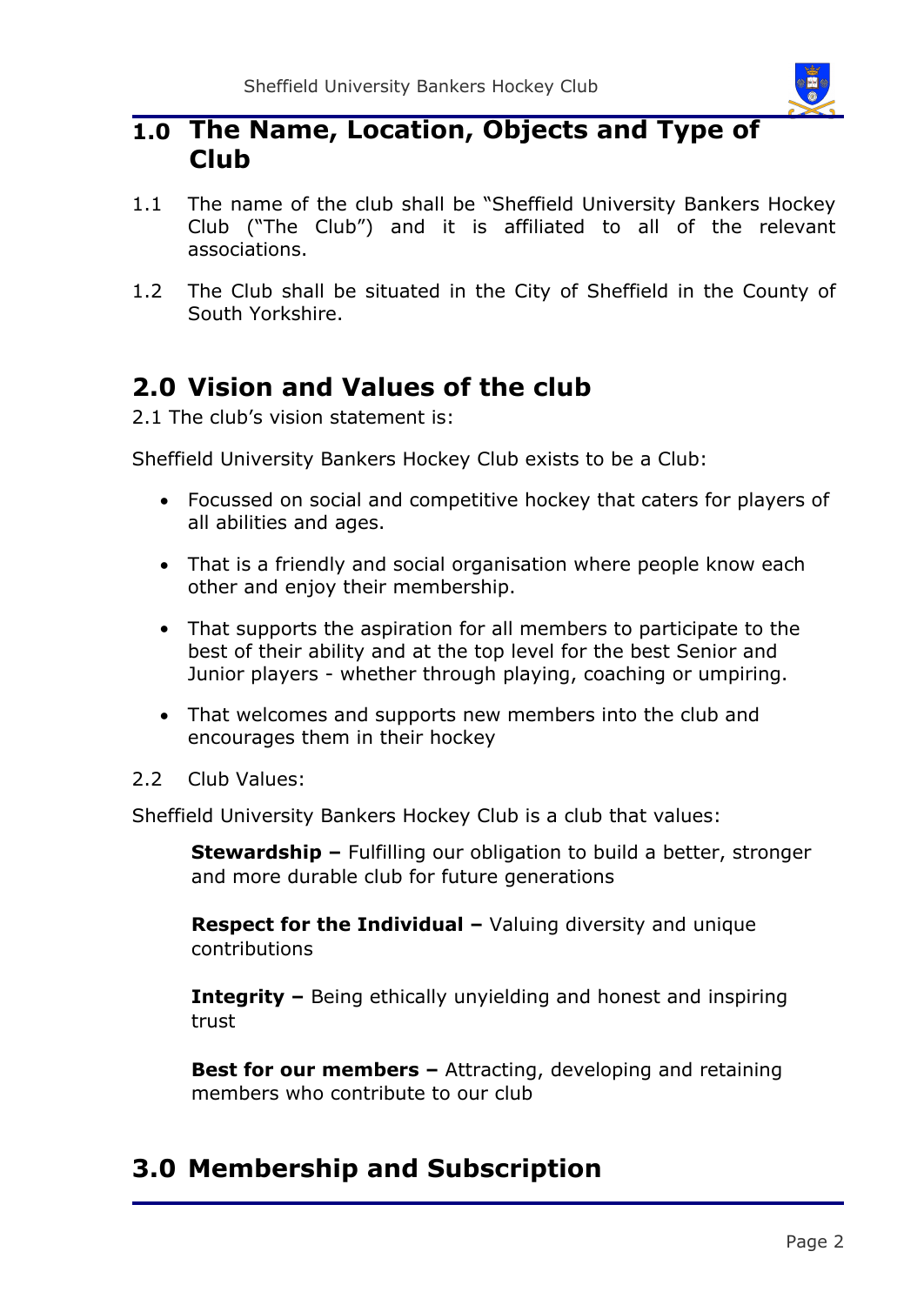

- 2.3
- 2.4
- 2.5
- 3.1 Membership is open to all individuals subject to approval by the club's governing body and the rules of the Yorkshire Hockey Association, North Hockey Association and England Hockey.
- 3.2 Membership to individuals aged under 18 is subject to the completion of a junior membership form. Members under the age of 18 cannot participate in senior hockey matches or training prior to the completion of a parental consent form.
- 3.3 Membership is subject to the payment of the appropriate fees and the completion of a membership form.
- 3.4 A member ceases to be a member if:-
	- They writes a letter of resignation
	- They committee some act or is guilty of behaviour in violation of the club's Disciplinary Policy and the conclusion of disciplinary proceedings the Disciplinary Committee renders that their membership of the club is no longer tenable.
	- They fail to pay their membership fee within a timescale agreed by the Executive Committee.
- 3.5 Membership fees will be charged as agreed at the Clubs Annual General Meeting.

### **4.0 Governance of the Club**

#### 4.1 **Annual General Meetings ("AGM"):**

- 4.1.1 The club shall appoint to the Executive Committee at minimum a Chair, Vice-Chair, Treasurer, President, Secretary, Fixtures Secretary, Mens Club Captain and Ladies Club Captain. In addition the Executive Committee may appoint officers to other roles as they see fit for the effective management of the club.
- 4.1.2 The Executive Committee of the Club above shall be elected annually by a simple majority of the members at the Annual General Meeting. ("the AGM")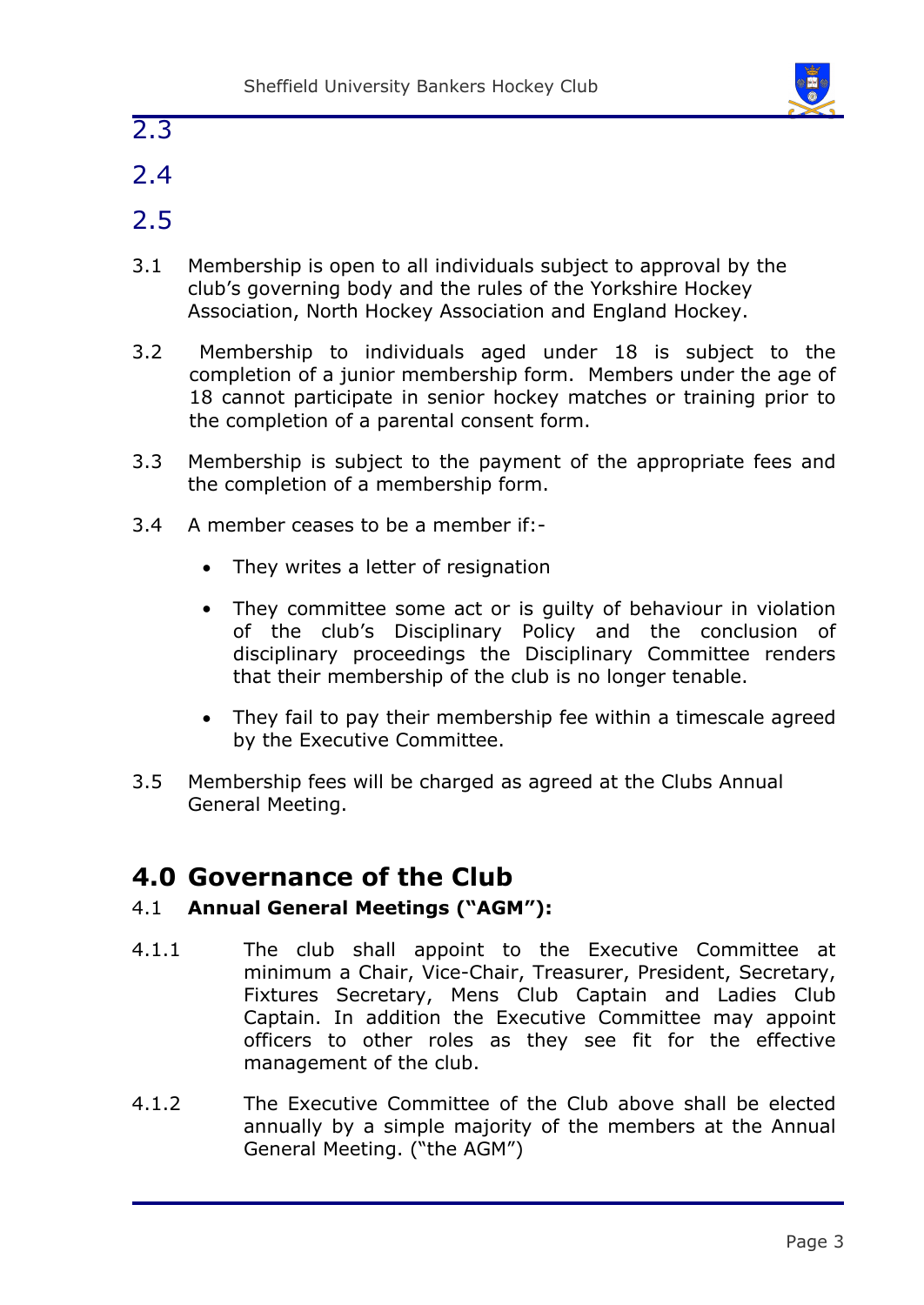Sheffield University Bankers Hockey Club

- 
- 4.1.3 All roles are available for election at the AGM, regardless of whether the current incumbent is re-standing. Any vacant roles following an AGM may be filled by a volunteer with approval by the Executive Committee until the next AGM. All officers approved by the AGM will be entitled to a vote on the Executive Committee where a vote is required.
- 4.1.4 The AGM shall take place annually normally in May and no later than 30<sup>th</sup> June. The date, time and venue of the AGM will be communicated to members at least 14 days prior to the AGM. The primary form of communication for this and other official notices will be through the club website, however the Executive Committee should endeavour to communicate information in as many forms as possible including email and social media.
- 4.1.5 "The AGM" shall have a quorum of 10% of the paid-up membership as verified by the treasurer. If this requirement is not met the AGM will be adjourned to be re-arranged within 4 weeks.
- 4.1.6 Resolutions will be passed by a simple majority of those present at an AGM. This will include any proxy votes received by the Club Secretary as described in item 4.1.7.
- 4.1.7 In the event of equality at an AGM the Chairman will have a second, casting vote which must retain the status Quo.
- 4.1.8 Members will have one vote.
- 4.1.9 The standard business of an AGM will be:
	- to receive the Chairman's report
	- to receive the Mens Club Captain's report
	- to receive the Ladies Club Captain's report
	- to consider the accounts of the Club and the Treasurer's report
	- approve the introduction/withdrawal of any teams from league competition
	- to elect an Executive Committee for the following season
	- receive nominations for extended committee and team captains and any other business that members wish to discuss in line with Rule 4.1.9.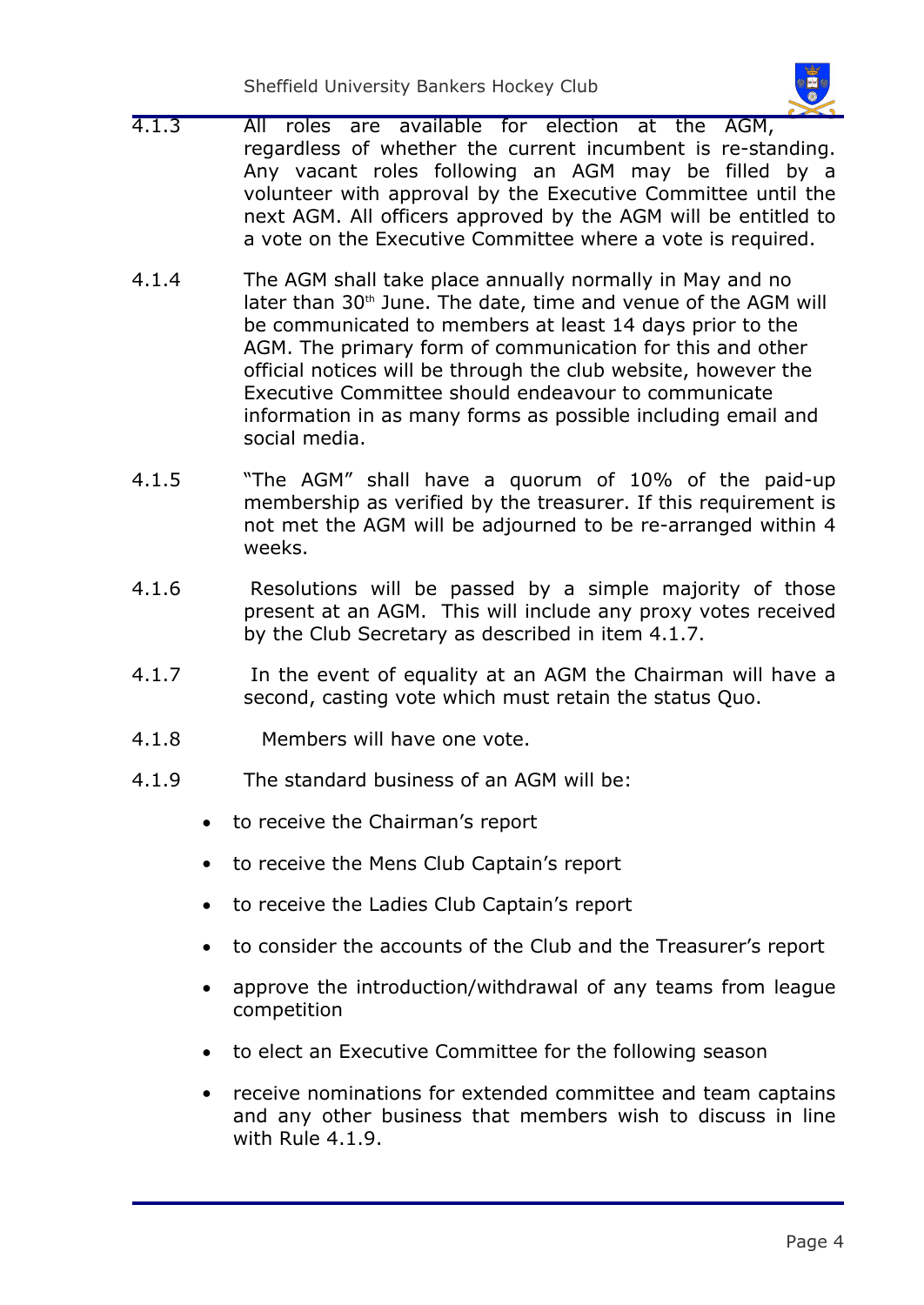4.1.9 Additional agenda items must be requested in writing 7 days prior to the AGM. These should be sent to the Club Secretary.

#### 4.1 **Emergency General Meeting (EGM)**

- 4.2.1 An EGM may be convened by a majority of the Executive Committee, or in writing by at least 15% of the membership.
- 4.2.2 "The EGM" shall have a quorum of 25% of the paid-up membership as verified by the treasurer. If this requirement is not met the EGM will be adjourned to be re-arranged within 4 weeks.
- 4.2.3 Motions shall be submitted by the Executive Committee or petition of 15% of the members at least 7 days in advance of the EGM.
- 4.2.4 The date, time and venue of the EGM will be communicated to members at least 14 days prior to the EGM. Primary forms of communication will be through the club website and club notice board.

#### **4.2 Election of Club Officers**

- 4.3.1 All members shall be eligible to stand as candidates and vote in all elections.
- 4.3.2 Nominations for office will be given in writing to the Club Secretary at least 7 days in advance of the AGM.
- 4.3.3 All nominees must be proposed and seconded by a fully paid club member.
- 4.3.4 All election regulations will be agreed by Executive Committee.

#### 4.4 **The Executive Committee:**

- 4.4.1 The Executive Committee shall consist of:
- 4.4.2 The Executive Committee will act in the best interests of all members. The affairs of the Club shall be managed by the Executive Committee.
- 4.4.3 The Executive Committee will abide by the Club code of conduct.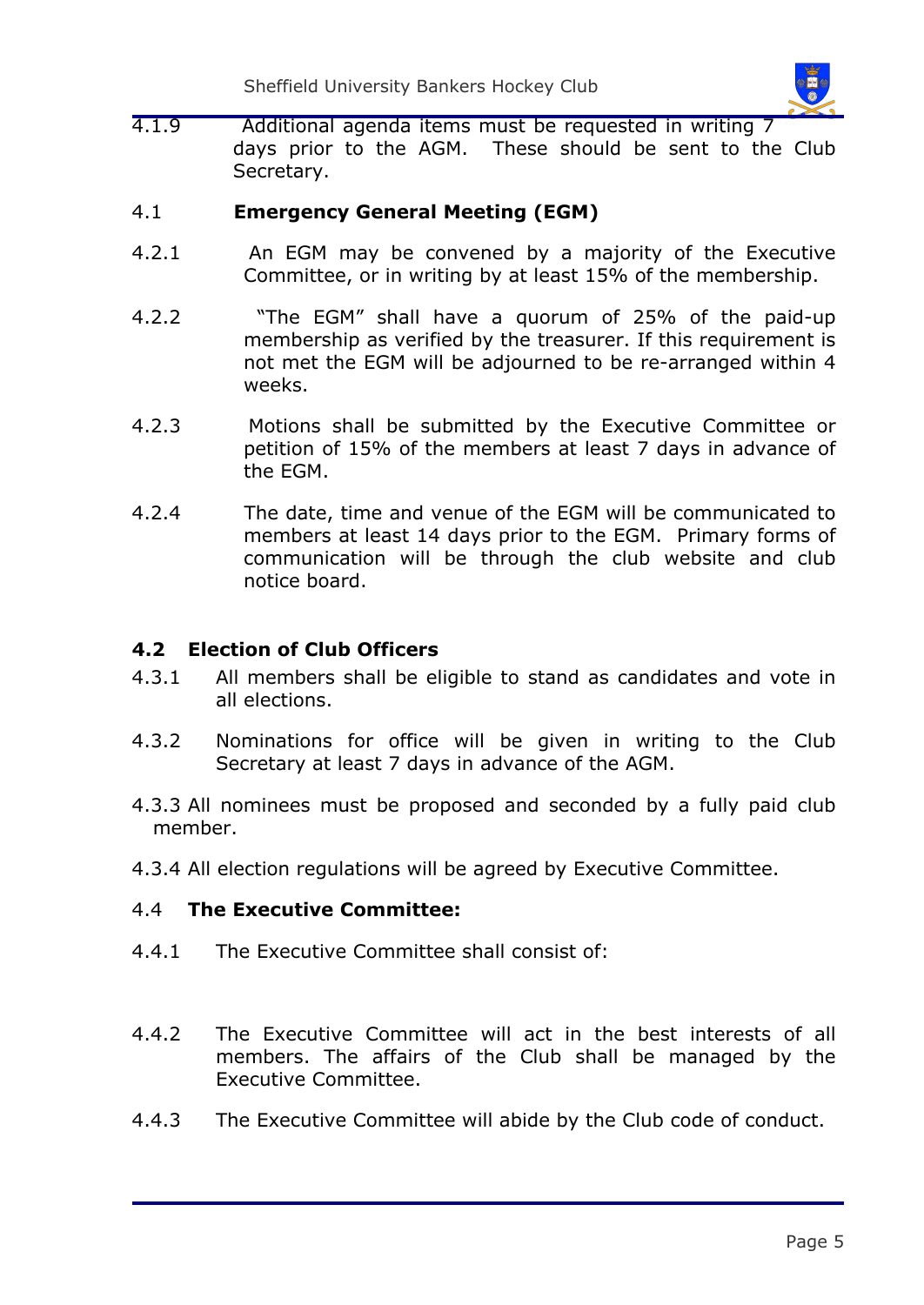

- 4.4.4 The Executive Committee will appoint all other non-elected officers as they deem appropriate for the efficient and effective running of the club.
- 4.4.5 In the event of a mid-season vacancy the Executive Committee will be entitled to appoint a replacement, unless the vacancy occurs in the office of President, Chairman or Vice-Chair. In this case an EGM will be convened within four weeks to appoint a replacement.
- 4.4.6 Committee meetings should be held at least once every month during the hockey season and continue regularly in the close season. Any person failing to attend three consecutive meetings without good cause shall cease to be a member of the Executive Committee.
- 4.4.7 The quorum of the Executive Committee is four.
- 4.4.8 Decisions are made by simple majority. In the event of equality the Chairman has a second and casting vote which will be exercised in favour of the status quo.

#### 4.5 **Non-elected Officers:**

- 4.5.1 Non-elected officers will be appointed by the Executive Committee.
- 4.5.2 Non-elected officers will abide by the Club code of conduct.
- 4.5.3 Any officer may resign by giving one month's notice in writing.

### **5.0 Club Policies and Procedures**

5.1 The Executive Committee will ensure that the club has the following written policies and procedures. These will be regularly revised to ensure they are up to date with all changes approved by the Executive Committee.

- Safeguarding Policy
- Disciplinary Policy
- Code of Conduct
- Health and Safety Policy

### **6.0 Accounts, Income and Property**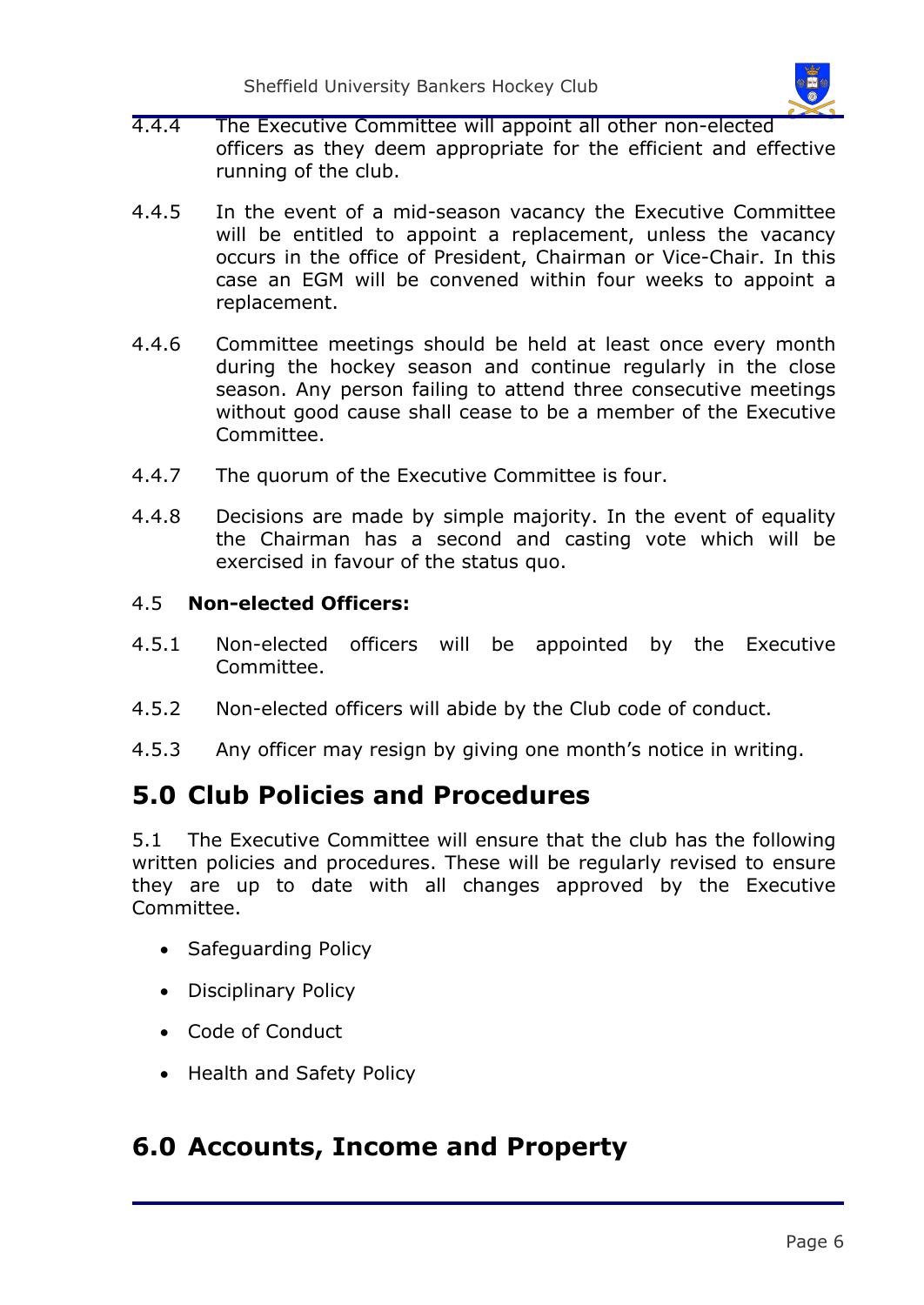

- 6.1 The financial year shall end on May 31st. As soon as practicably possible a statement of assets and liabilities, and of income and expenditure will be drawn up and approved by the Executive Committee for presentation at the AGM.
- 6.2 No action involving expenditure in the name on behalf of the Club shall be taken and no undertakings which would commit the Club to expenditure or other liability shall be made without the prior authority or a resolution of the Executive Committee.
- 6.3 The Executive Committee may appoint paid part-time staff for specific coaching projects. Such projects are at the complete discretion of the Executive Committee; however they must be Club projects. The provision of any such payments must be reviewed at Executive Committee Meetings.

# **8.0 Liability**

- 7.1 No officer or member of the club shall be liable for any loss, damage or misfortune which may be incurred by the Club as a result of the proper execution of their duties.
- 7.2 This document will be maintained by the Chairman and made available on the Club's website.

### **8.0 Changes to the Constitution of the Club**

8.1 These rules may be altered, added to or revoked, in accordance with clubs and association law, by majority comprising two-thirds or more of the members present and entitled to vote at any General Meeting of the Club.

# **8.0 Dissolution of the Club**

- 9.1 If the Club shall pass a resolution of an intention to dissolve the Club at an EGM the Executive Committee shall take immediate steps to convert all of the assets of the Club into money.
- 9.2 The proceeds of the conversion shall be used by the Executive Committee firstly to discharge all of the debts and liabilities of the Club. Any balance shall be passed to the Yorkshire Hockey Association.